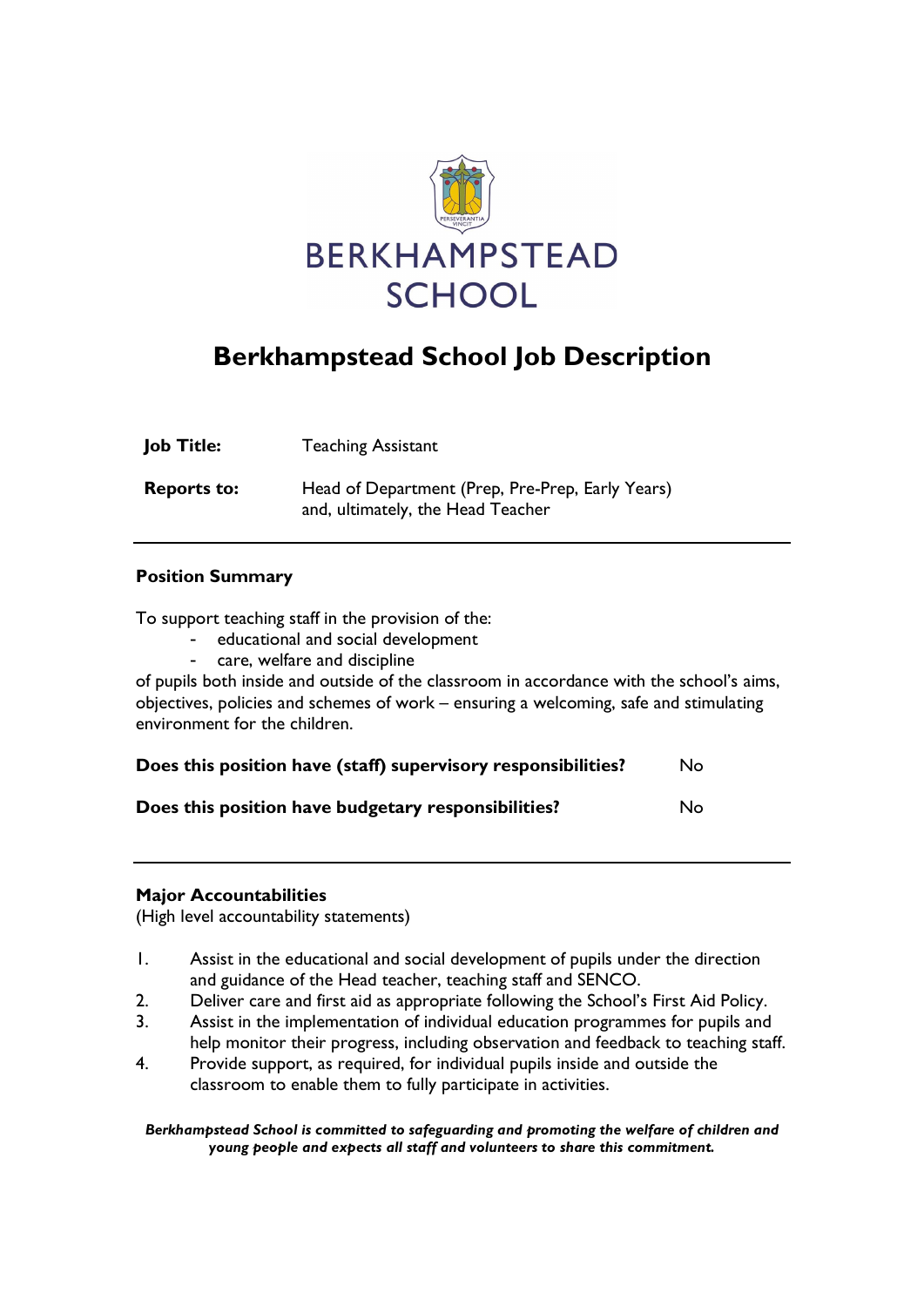- 5. Supervise groups of children in specific classroom or differentiated work activities.
- 6. Assist teachers in curriculum planning, and the preparation of work and activities for pupils.
- 7. Assist teachers with maintaining pupil records and liaising with parents when appropriate.
- 8. Support pupils with emotional or behavioural problems and help develop their social skills.
- 9. Work with other professionals, such as speech therapists and occupational therapists, as necessary
- 10. Assist teachers with general administration, organisation and resourcing activities to support teaching.
- 11. Accompany children to activities around school and on outings.
- 12. Supervise toilet breaks, outside play, breaks and lunchtime, promoting good manners and behaviour, and personal hygiene.
- 13. Report to the teacher any signs or symptoms which may suggest that a child requires expert or immediate attention. Provide first aid as necessary.
- 14. Be alert to issues of safeguarding children and child protection; promote the welfare and safety of pupils and report any child safety/protection concerns to the Head of Department and Head of Pastoral Care immediately, adhering to safeguarding policies, procedures and practices.
- 15. Be proactive in matters relating to health and safety with respect to pupils, staff, parents and visitors.
- 16. As a member of the staff team, contribute to and nurture a positive and professional working environment, role modeling adherence and commitment to the aims and ethos of the school and its codes of conduct.
- 17. Undertake other professional duties that may be reasonably required e.g. staff meeting attendance, open days.
- 18. Undertake other reasonable duties or requests from time to time as requested by the Head teacher.

## Role Attributes

(Skills/Competencies/Behaviours – descriptor and explanation)

- Interpersonal Skills: Gets on with different types of people and interacts well with people at all levels. Is insightful about others ; seeking to understand other people's views, and adapts own approach accordingly.
- Communication Skills: Listens effectively. Communicates clearly and consistently both verbally and in writing, adapting content to the task and audience.
- Collaboration & Teamwork: Works co-operatively to shared objectives involving others when generating ideas, solving problems or making decisions. Is open to sharing best practice, information, ideas and solutions.